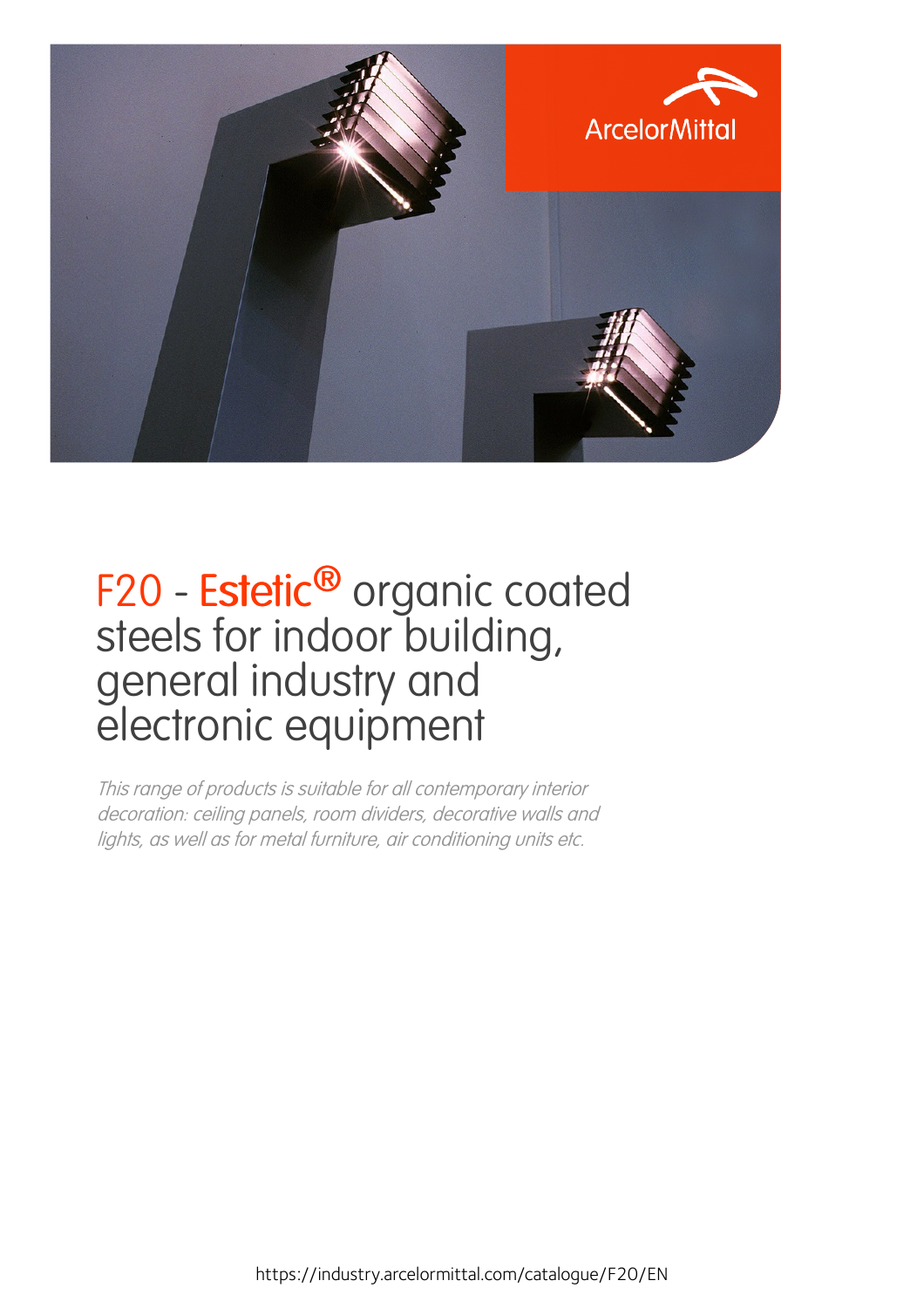#### F20 and the contract of the contract of the contract of the contract of the contract of the contract of the contract of the contract of the contract of the contract of the contract of the contract of the contract of the co

## **Properties**

The ArcelorMittal Estetic® range of organic coated steels covers all possible applications for indoor building, general industry and electronic markets.

The range comprises conventional organic coated steels produced by applying liquid paint to a substrate by means of a continuous process. The coatings used in the Estetic® range are based on thermosetting resins. One product in this range is a colaminated steel with an inert film.



#### **Advantages**

Specifically developed for interior building/general industry applications, this product range meets all requirements in terms of aesthetic quality (appearance and gloss) and properties such as flexibility, surface hardness, coating adhesion, corrosion resistance etc. Several products in the Estetic® range have been developed to meet the requirements of the W.E.E.E. and R.o.H.S. European directives. The composition of the various organic paint layers also complies with the requirements of these directives.

Organic coated steel products are abetteralternative to post-painted finished products.The process is environmentally friendly, economical and guarantees a consistent product quality.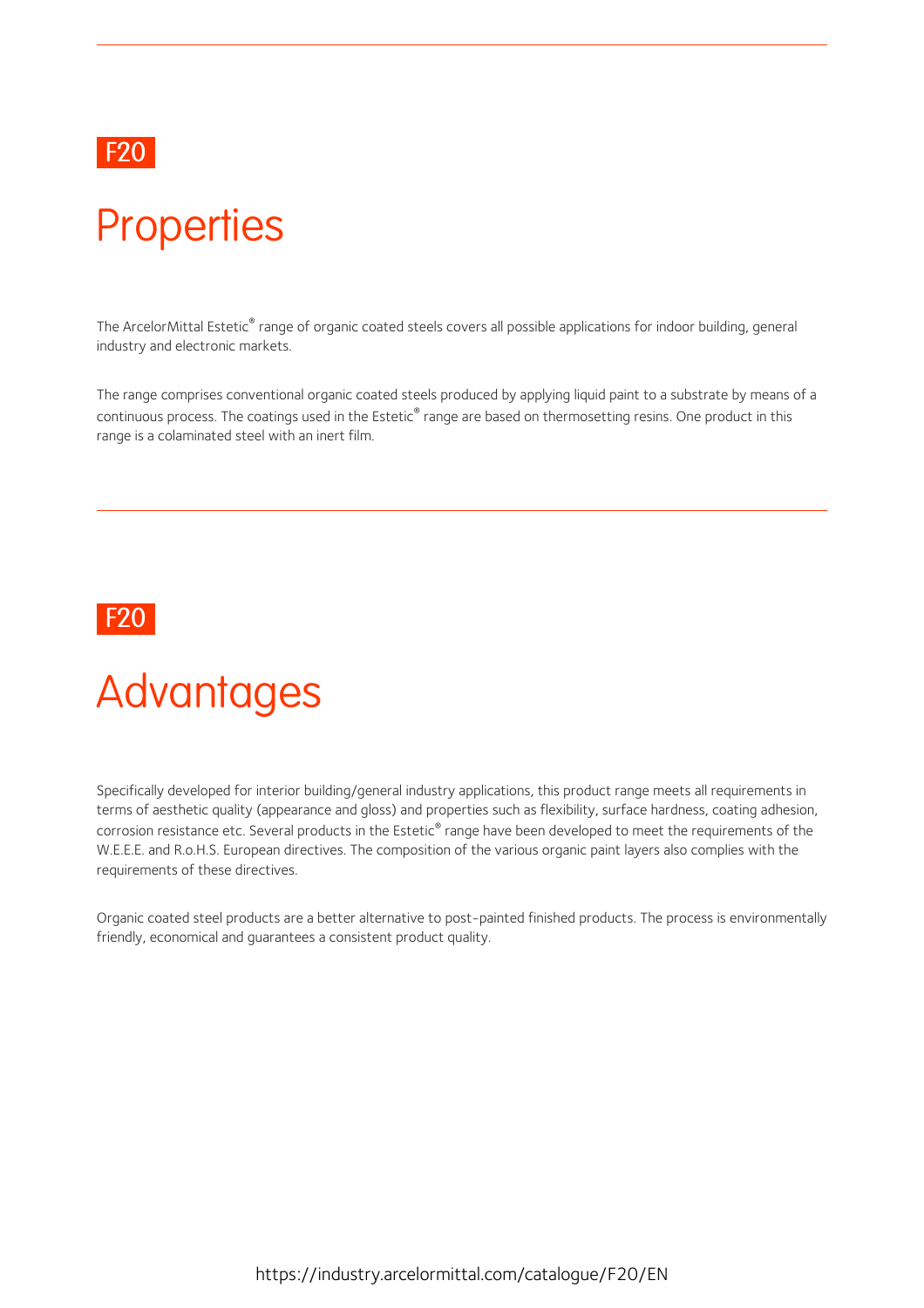

# Applications

The table below shows the whole Estetic $^\circ$  range as well as its main applications.

| Name                           | Main properties                                                                                                                           | Surface<br>appearance | Applications                                                                 |  |
|--------------------------------|-------------------------------------------------------------------------------------------------------------------------------------------|-----------------------|------------------------------------------------------------------------------|--|
| Fstetic®<br><b>Access</b>      | Fconomical                                                                                                                                | Smooth                | Inner surface of sandwich panels, metal furniture,<br>indoor use             |  |
| Estetic®<br>Standard           | Good compromise flexibility/surface hardness                                                                                              |                       | Indoor use: shelves, radiators, casings                                      |  |
| <b>Estetic®</b> Flex           | Flexibility                                                                                                                               | Smooth.<br>grained    | Water heater casings and other casings, deep<br>drawn components etc         |  |
| Estetic® Tex                   | Surface hardness                                                                                                                          | Textured              | Metal furniture, shelves, radiators, air<br>conditioning units etc           |  |
| Fstetic <sup>®</sup> Mat       | Flexibility, matt appearance                                                                                                              | Smooth,<br>wrinkled   | Metal ceilings (cappings, perforated panels,<br>accessories), indoor panels  |  |
| Estetic®<br>Clean              | Resistant to aggressive and very wet environments. Inert to chemicals, highly resistant to<br>stains, cleaning products and disinfectants | Smooth                | Panels for cold rooms (ceilings, wall partitions,<br>doors etc), food stores |  |
| <b>Estetic®</b><br>Lighting 82 | Very high reflectance                                                                                                                     |                       | Lighting                                                                     |  |
| Estetic®<br>Wipe Board         | High-gloss finish. Wipeability after marking with dry marker pens                                                                         |                       | Wipe boards                                                                  |  |
| Estetic® High<br>Tech          | Very good resistance to press forming                                                                                                     |                       | Computer casings, back panels of TVs, hi-fi etc                              |  |
| Estetic®<br>Conductive         | Conductive paint with anti-fingerprint properties                                                                                         |                       | Teletronic goods, hi-fi, computers, weldable<br>structures                   |  |

F20

#### **Standards**

Estetic ® products are in compliance with standard EN 10169.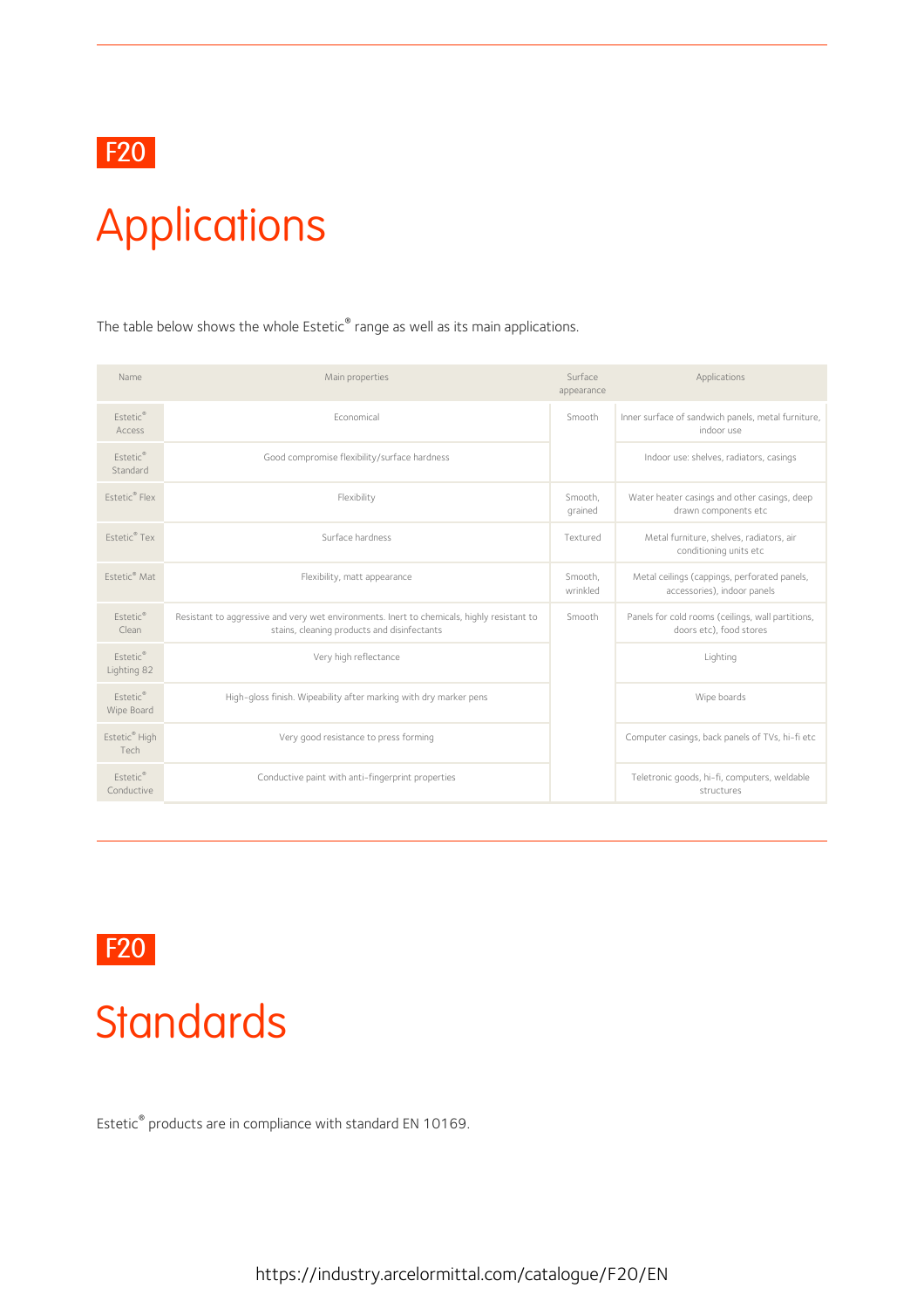

### Technical properties

The technical properties of these Estetic® products depend on the chemical composition and thickness of the coating. These properties are summarised in the tables below. Please contact us for advice on the choice of the most suitable grade.

A temporary removable protective film can be applied on the top side, depending on the type of coating. Please contact us for further information.



#### Food contact

For information on food contact, please contact us.



#### Recommendations for use

Estetic ® products can be processed by cold forming and deep drawing without damaging the top surface. They can be joined using techniques such as clinching, riveting and adhesive bonding.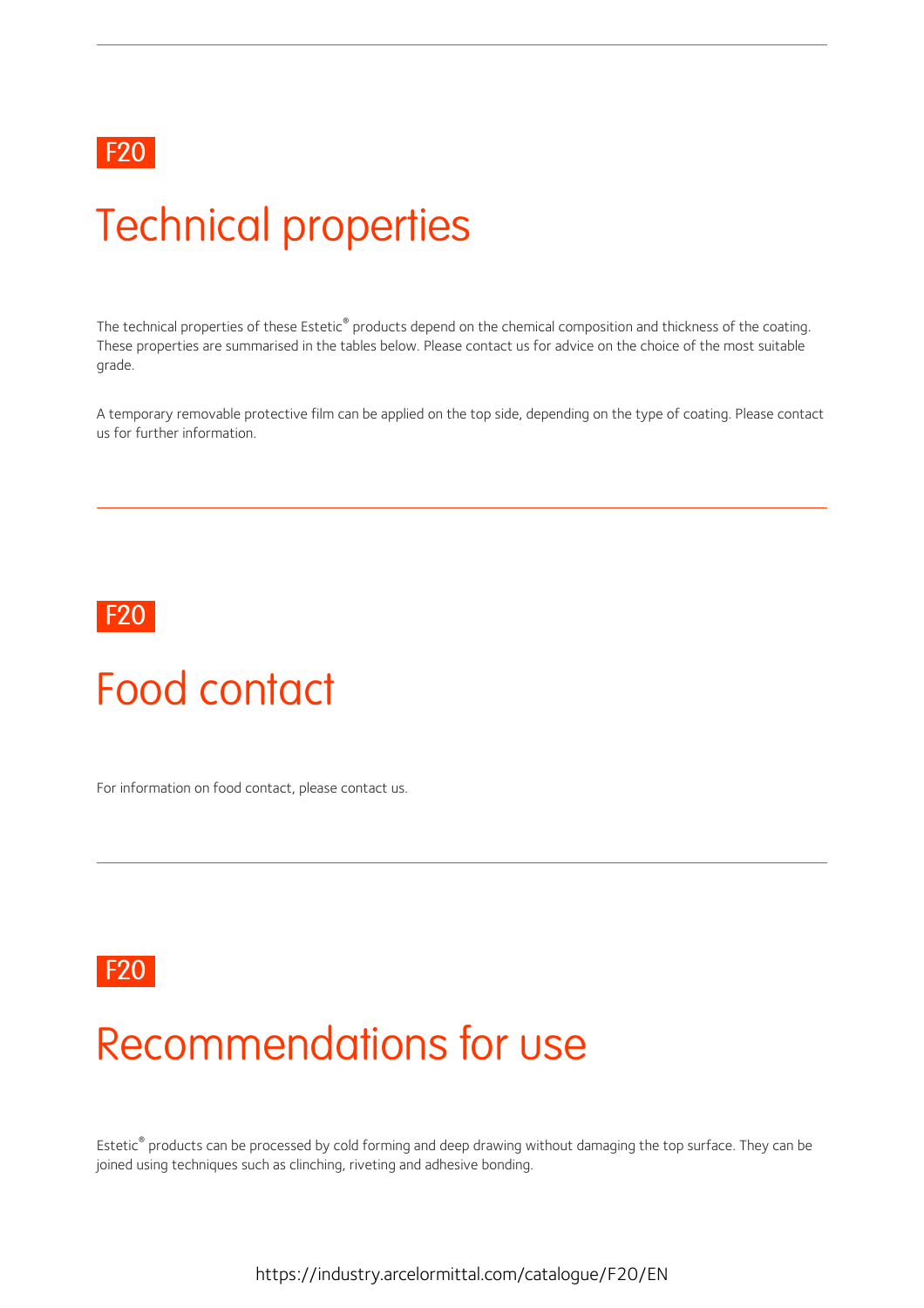#### F20

## Mechanical properties

Estetic ® products are available with a wide range of mechanical properties.

F20 and the state of the state of the state of the state of the state of the state of the state of the state of the state of the state of the state of the state of the state of the state of the state of the state of the st

## Brand correspondence

| Estetic <sup>®</sup> Access     |
|---------------------------------|
| Estetic® Standard               |
| Estetic® Flex                   |
| Estetic® Tex                    |
| Estetic <sup>®</sup> Mat        |
| Estetic <sup>®</sup> Clean      |
| Estetic® Lighting 82            |
| Estetic® Wipe Board             |
| Estetic® High Tech              |
| Estetic <sup>®</sup> Conductive |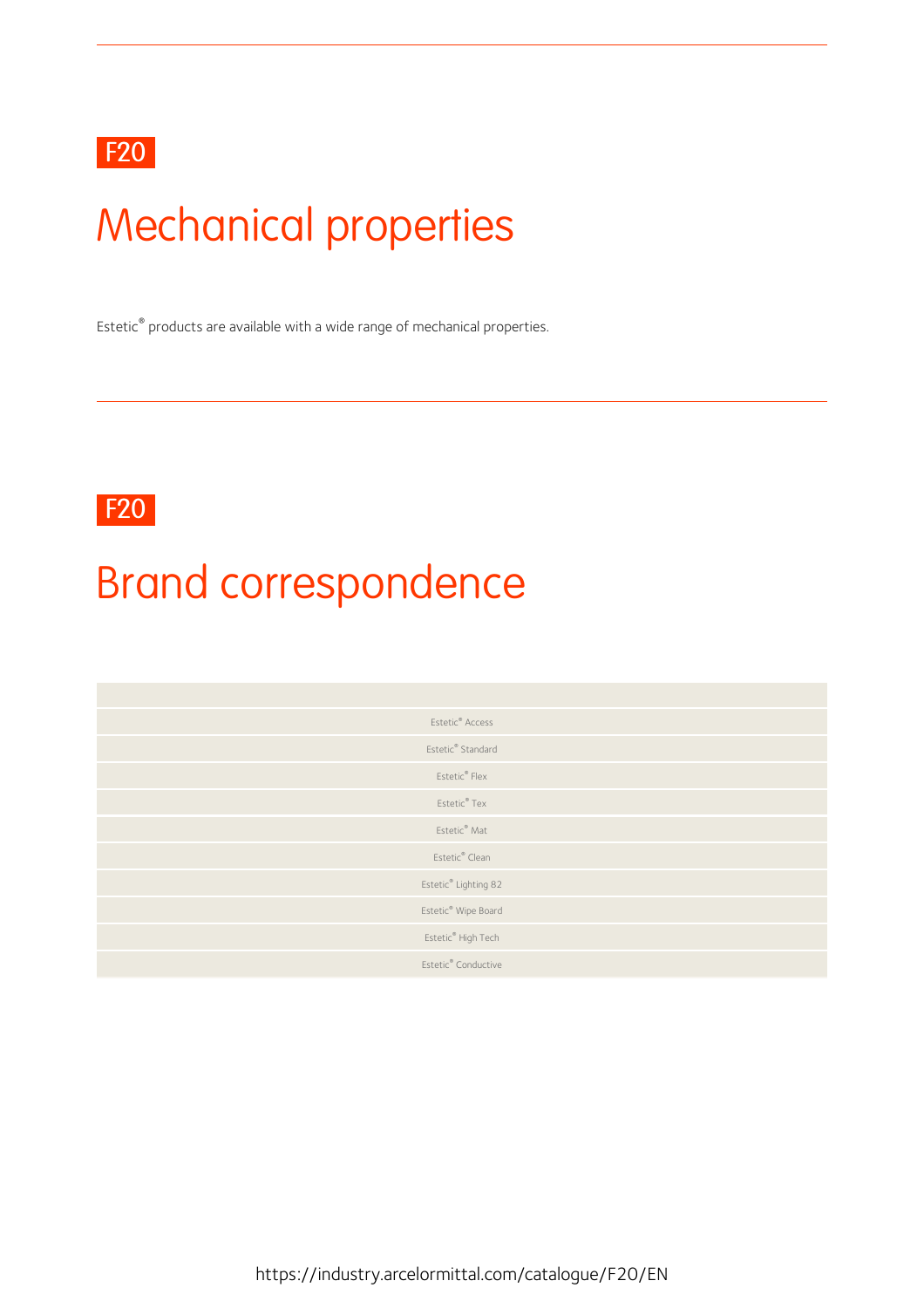

#### **Dimensions**

| Thickness<br>(mm)    | <b>Min</b><br>width | Estetic® Access, Estetic® Standard, Estetic® Flex, Estetic® Tex, Estetic® Mat, Estetic® Clean, Estetic® Lighting 82, Estetic® Wipe Board, Estetic® High<br>Tech, Estetic® Conductive |
|----------------------|---------------------|--------------------------------------------------------------------------------------------------------------------------------------------------------------------------------------|
|                      |                     | Max width                                                                                                                                                                            |
| $0.17 \le th < 3.00$ | 700                 | 1850                                                                                                                                                                                 |

Not all thickness/width combinations are available. Please contact us for further information.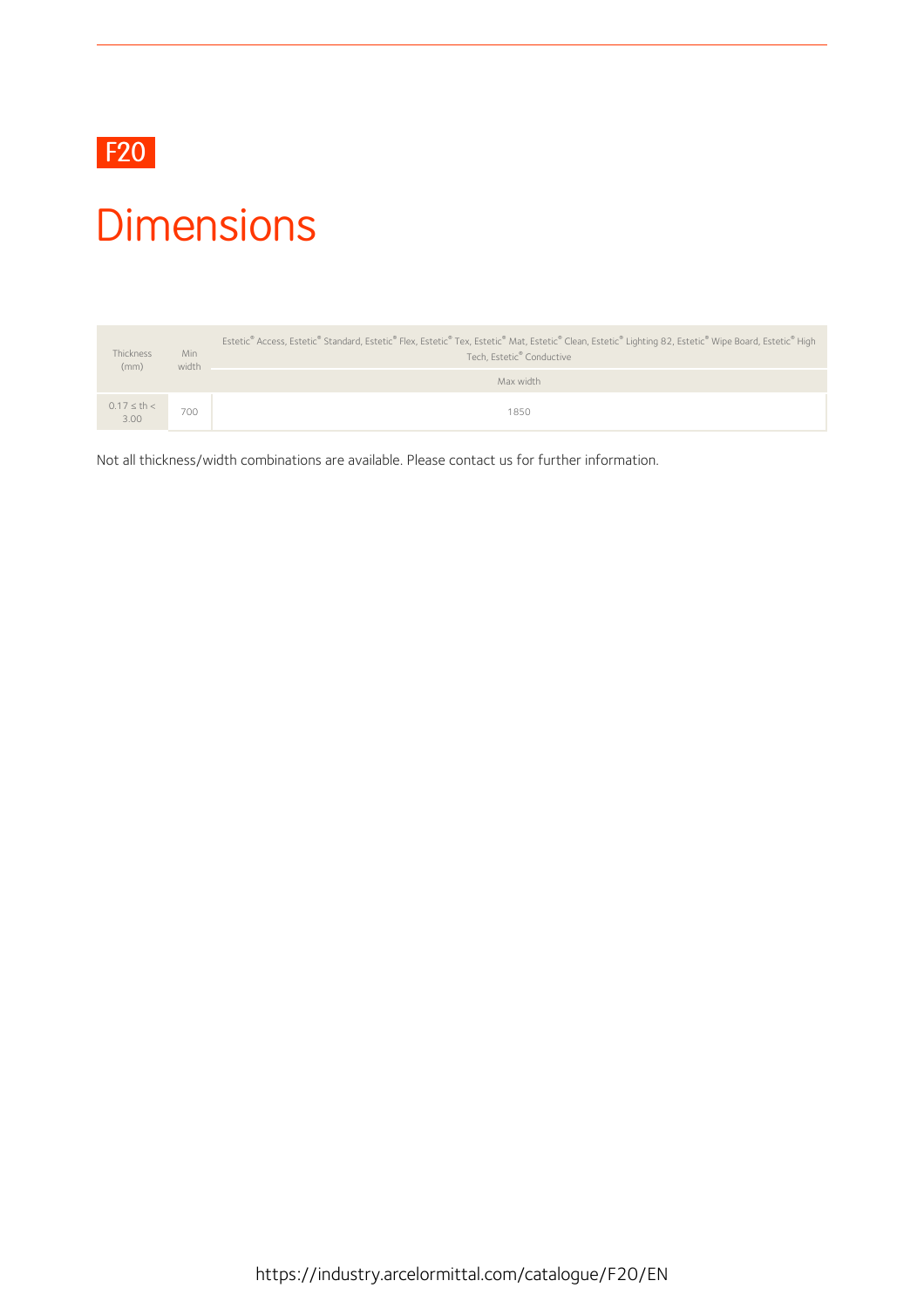#### F20 and the contract of the contract of the contract of the contract of the contract of the contract of the contract of the contract of the contract of the contract of the contract of the contract of the contract of the co

### Coating properties

Estetic ® Lighting 82: in compliance with the R.o.H.S. directive.

For other products, please contact us for further information.

The following table lists the guaranteed properties of the coating applied to a galvanised steel substrate with a zinc coating of minimum 100 g/m<sup>2</sup> (Z100), except for Estetic $^\circ$  High Tech and Estetic $^\circ$  Conductive, which are evaluated on EZ 25/25. These properties are also valid for Estetic ® Access and Estetic ® Standard on Optigal® with a minimum of 60  $q/m^2$  and on galfan with a minimum of 95  $q/m^2$  (ZA95).

|                                                   | Estetic®<br>Access | Estetic®<br>Standard    | Estetic®<br>Flex        | Estetic®<br>Tex         | Estetic <sup>®</sup> Mat                                           | Estetic®<br>Clean | Estetic®<br>Lighting<br>82 | Estetic®<br>Wipe<br>Board | Estetic <sup>®</sup><br><b>High</b><br>Tech | Estetic®<br>Conductive        |
|---------------------------------------------------|--------------------|-------------------------|-------------------------|-------------------------|--------------------------------------------------------------------|-------------------|----------------------------|---------------------------|---------------------------------------------|-------------------------------|
| Thickness                                         | $15 \mu m$         | $25 \mu m$              | $25 \mu m$              | 35 µm                   | $25 \mu m$                                                         | 50 µm             | $25 \mu m$                 | $25 \mu m$                | $22 - 25$<br>μm.                            | $3 \mu m$                     |
| Gloss (Gardner $60^{\circ}$ )                     | 30 GU              | 30 GU                   | $30 - 80$<br>GU         | $30 - 50$<br>GU         | Usual: 15 GU; possible: 5 - 20 GU;<br>< 5 GU for wrinkled surfaces | 17 GU             | $50 - 90$<br>GU            | $80 - 90$<br>GU           | $\leq 10$ GU                                | 10 GU                         |
| Surface appearance                                | Smooth             | Smooth                  | Smooth,<br>qrained      | Textured                | Smooth, wrinkled                                                   | Smooth            | Smooth                     | Smooth                    | Smooth                                      | Smooth                        |
| Adhesion of the coating<br>(T-bend)               | $\leq$ 2 T         | $\leq$ 2 T              | O T                     | $\leq$ 0.5 T            | $\leq$ 0.5 T                                                       | OT                | $\leq 0.5$ T               | $\leq 3$ T                | O T                                         | $\leq 0.5$ T                  |
| Resistance to cracking<br>on bending (T-bend)     | $\leq$ 3 T         | $\leq 3$ T              | $\leq$ 1 T              | $\leq$ 2 T              | $\leq 2$ T                                                         | $\leq 1$ T        | $\leq$ 2 T                 |                           | $\leq$ 1 T                                  | $\leq 1$ T                    |
| Impact resistance                                 | 15J                | 18J                     | 18J                     | 18 <sub>1</sub>         | 18J                                                                | 18 <sub>1</sub>   | 18 <sub>1</sub>            |                           | 18 <sub>1</sub>                             | 18J                           |
| Surface "pencil"<br>hardness                      | $HB - H$           | $HB - H$                | $HB - H$                | $H - 2H$                | $HB - F$                                                           | 2H                | $HB - F$                   | $F - H$                   | $H - 2H$                                    | $HB - H$                      |
| <b>Condensation resistance</b><br>(QCT)           | 500<br>hours       | 1000<br>hours           | 1000<br>hours           | 1000<br>hours           | 1000 hours                                                         | 2000<br>hours     | 1000<br>hours              | 500<br>hours              | 1000<br>hours                               | 500 hours                     |
| Resistance to acids and<br>bases                  | Medium             | Good to<br>very<br>qood | Good to<br>very<br>dood | Good to<br>very<br>good | Good                                                               | Very<br>qood      | Good to<br>very<br>good    | Good to<br>very good      | Good                                        | Good                          |
| Resistance to aliphatic<br>and alcoholic solvents | Good               | Very<br>qood            | Very<br>qood            | Very<br>qood            | Good to very good                                                  | Very<br>good      | Good to<br>very<br>qood    | Good to<br>very good      | Good to<br>very<br>qood                     | Good to<br>very good          |
| Resistance to ketone<br>solvents                  | Low                | Low                     | Low                     | Low                     | Low                                                                | Very<br>good      | Low                        | Low                       | Low                                         | Low                           |
| Resistance to aromatic<br>solvents                | Medium             | Good                    | Good                    | Good                    | Good                                                               | Very<br>good      | Good to<br>very<br>good    | Good to<br>very good      | Very<br>qood                                | Very good                     |
| Resistance to mineral<br>oils                     | Good               | Very<br>qood            | Very<br>qood            | Very<br>qood            | Very good                                                          | Very<br>qood      | Very<br>boop               | Very<br>qood              | Very<br>qood                                | Very good                     |
| Corrosion resistance<br>(salt spray test)         | 150<br>hours       | 240<br>hours            | 240<br>hours            | 240<br>hours            | 240 hours                                                          | 500<br>hours      | 240<br>hours               | 150<br>hours              | 240<br>hours                                | 72 hours $(<$<br>5% red rust) |
| Corrosion resistance<br>category                  | CPI <sub>2</sub>   | CPI3                    | CPI3                    | CPI3                    | CPI3                                                               | CPI5              | CPI3                       | CPI <sub>2</sub>          | CPI3                                        | CPI <sub>2</sub>              |
| Scratch resistance<br>(Clemen)                    |                    |                         |                         |                         | $> 2$ kg                                                           | $\geq$ 5 kg       |                            |                           |                                             |                               |